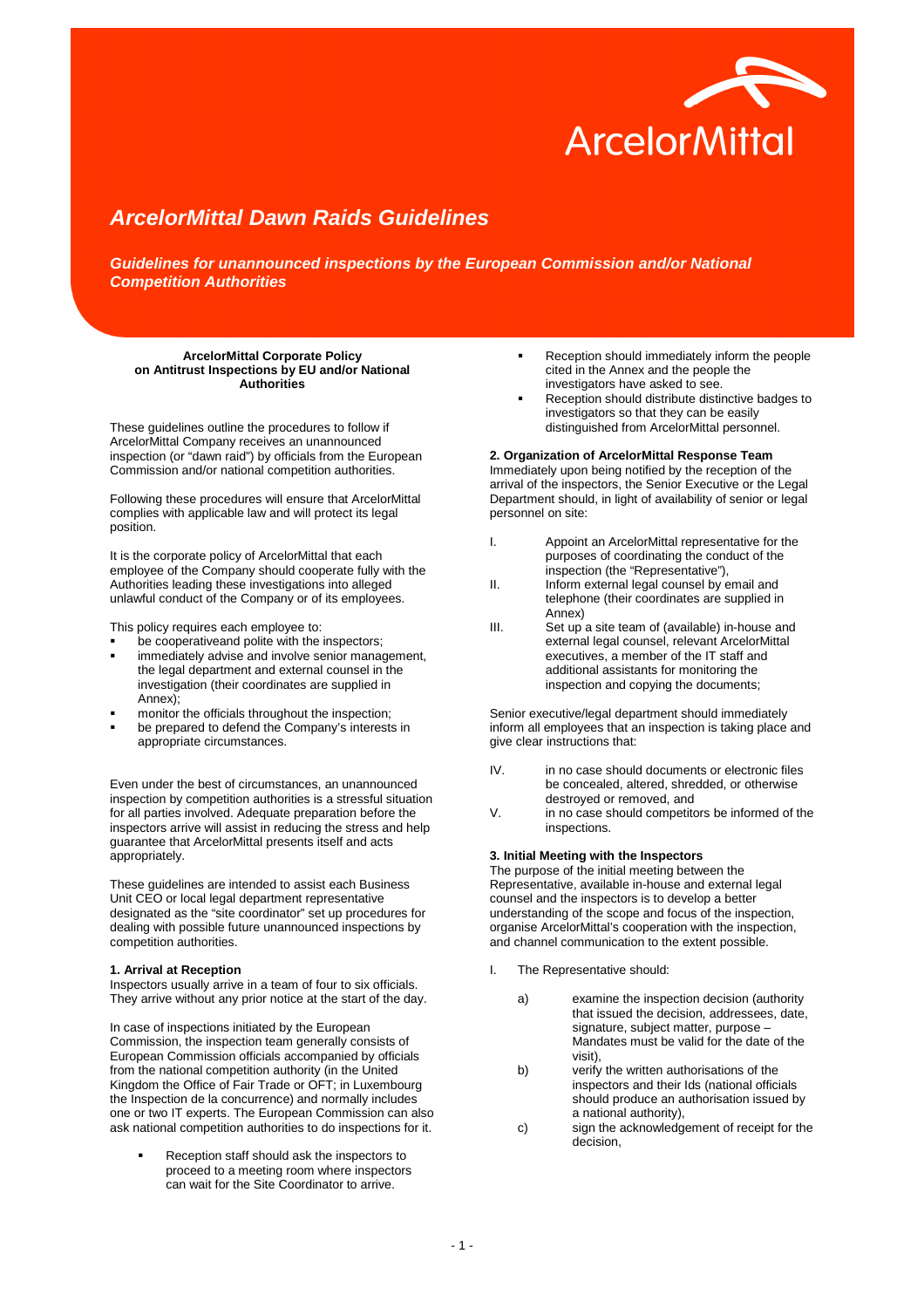- d) take copies of all the above documents, and if in-house lawyers are not available, give instructions that all of the copies be scanned and emailed or faxed immediately to the Corporate Legal Department by email: simon.evans@arcelormittal.com and anne.vanysendyck@arcelormittal.com; by fax: +44 2074120203 and to the Company's external antitrust lawyers
- II. Explore the scope and focus of the investigation, keep a full written record of the discussion and report back to the Corporate Legal Department immediately after the initial meeting;
- III. Determine:
	- which Business Units and offices will be searched,
	- which documents or electronic files shall be reviewed,
	- which persons shall be interviewed, etc., and
	- organise ArcelorMittal's cooperation;
- IV. Identify as main contacts for the Inspectors: the Representative, in-house legal counsel.
- V. Ensure there are an appropriate number of local staff/in-house/external lawyers available to monitor the inspection when/if the Inspectors decide to operate in separate teams. Avoid leaving them alone. Ensure that each member of your staff accompanying the investigators has a copy of the mandate describing the scope of the investigation and instruct them to take a full note of all questions asked and documents reviewed by the investigators.

The initial meeting may take place before external or inhouse legal counsel arrives. The inspectors will only wait for a limited period of time (generally 15 minutes / 30 minutes) before they start their inspection. They will not wait if an in-house lawyer is present.

If legal counsel cannot arrive on site on time, please confer with the Corporate Legal Department in London for instructions on how to proceed (Simon Evans, +44 20 3214 2828; +44 77 4876 8324 or Anne van Ysendyck, +44 20 7543 1170, +44 78 2552 7489).

#### **4. During the Inspection**

The inspectors are entitled to access all offices and review all files and documents (whether in paper or electronic form) including confidential materials, private documents, diaries, travel and expense reports or any HR files. However, the Inspectors are not allowed to go beyond the scope of the inspection as outlined in the inspection decision.

The Representative should, during the Inspection:

- Provide the inspectors with all requested documents and give access to filing cabinets, archives, specially secured rooms or safes;
- II. Monitor and record with detailed notes the progress of the inspection so that the company will have a full and complete record of the scope of the inspection, the places being searched, documents being copied, computers being imaged, management and employees being interviewed, as well as any explanation being given to them;
- III. Keep a second copy of any document or electronic file that is copied during the inspection; check that copy accurately reflects originals (doubled sided, marginal annotations…)

IV. Evaluate when providing the inspectors with copies of the documents they want to take whether they remain within the scope of the investigation.

### **No Destruction of Evidence**

The Inspectors can seal off premises for up to 72 hours. These new powers should only be exercised where necessary to prevent evidence being tampered with overnight.

In order to ensure the continuing business operations of the Company, it is very important:

 that evidence is not destroyed or tampered with, and that Company staff do not behave in a manner that could lead the investigators to believe that evidence is being destroyed or tampered with.

### **5. Asserting Legal Privilege**

Documents which are covered by legal privilege should not be made available to the inspectors. Legal privilege in this context covers opinions of independent external lawyers, correspondence to and from external lawyers, and, to a lesser extent, in-house legal advice.

Please note that the in-house legal advice is not recognised as a correspondence being legally privileged by the European Commission. This is equally the cases within some countries1 while for others, on the contrary, this notion also covers the in-house legal advice2 (Please note however that these more favorable national rules are not applied if the national authority assists the European Commission).

The Representative, acting under advice from the Legal Department, should:

- I. not provide to the inspectors any documents which are marked as legally privileged, any correspondence with external lawyers or any in-house legal advice until a lawyer has reviewed them;
- II. Keep any privileged documents in a separate file, marked accordingly.

Please also note that certain countries have no fixed principles of legal privilege (for instance, in Czech Republic, Slovakia).

#### **6. Computer Searches and Server Imaging**

The Inspectors are entitled to examine electronic documents (such as any accounting records, e-mails, other Outlook folders or any other electronic data). The inspectors normally run specific search routines for key words and phrases both on centrally held files (e.g., on dedicated servers) and on individual PCs.

The Representative, acting under advice from the Legal Department, should:

- I. Give access to individual PCs of employees;<br>II Provide access to a workstation which has fu
- Provide access to a workstation which has full server access;
- III. Keep track of any documents retrieved through the search and files being copied; keep records of the key words being used by the inspectors since they provide a better understanding of the precise focus of the inspection.

It is important that an information technology expert who has received prior training is available to assist in this process and monitor its implementation.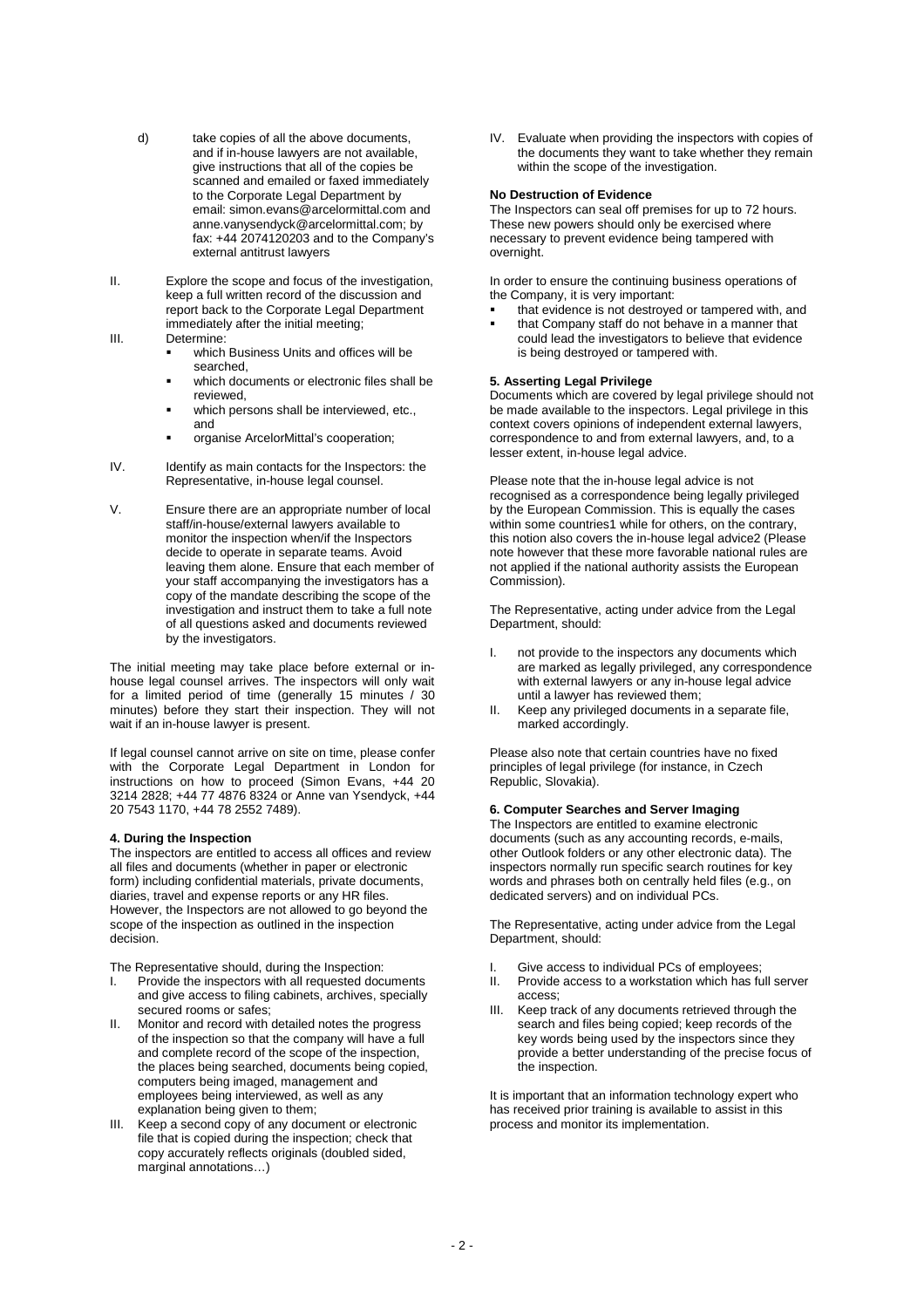#### **7. Interviews – Oral explanations of facts or documents**

The inspectors are entitled to ask any representative or member of staff for oral explanations on facts or documents relating to the subject-matter and purpose of the inspection and might record the answers.

Remember that no one is required to incriminate him/herself. Employees can lawfully refuse to answer questions put in a way that the answer assumes the existence of a violation of the law. However, employees are obligated to answer factual questions.

Answer the questions as precisely and concisely as possible. Do not speculate or engage in an expansive discussion. If you do not know the answer, say so. Ensure that all questions and answers are carefully recorded.

#### **8. Searches of Private Homes and Cars**

The inspectors are entitled to search private cars or premises belonging to Company directors, managers, and other employees. However, the inspectors must have a reasonable suspicion that they will find incriminating documents, consult with the national competition authority, and need a search warrant granted by a national court.

Please consult the Legal Department immediately if the Inspectors indicate that they wish to search private premises and private vehicles.

#### **9. At the End of the Inspection**

Inspections can be as short as several hours or as long as several days. Before the officials leave, it is good practice to have a final meeting.

- Try to get an impression on the findings of the inspectors and discuss the next steps of the proceedings;
- Make sure that you have a full copy of all documents taken by the officials (bearing any annotations or reference numbers added to them by the officials prior to leaving our premises);
- Check and sign the written record of the visit prepared by the inspectors, ask for a signed acknowledgement by the officials of the documents that they have taken and check that the acknowledgement contains the exact reference and number of pages of the documents taken;
- Find out the names of the case handlers or other relevant contact within the competition authority to whom any follow-up contact should be addressed.

#### **10. Communications/media relations**

Try to ascertain whether the investigating authority is intending to or has already issued a press statement.

The local Communications/media relations Department should consult with the Legal Department and the Corporate Communications Department before responding to any enquiries or publishing any press releases.

In Europe, we advise:

Marc Hansen -Latham & Watkins Email: marc.hansen@lw.com Tel: (1) +44 20 7710 1000 (2) +32 2 788 6000  $(3) +447876506990$ 

Or

Olivier d'Ormesson -Linklaters Tel: +33 (0)1 56 43 57 26 Secretary: +33 (0)1 56 43 56

34 Standard: +33 (0)1 56 43 56 43 Fax: +33 (0)1 43 59 41 92 Tel (home phone): +33 (0)1 43 06 26 12 Cellular phone: +33 (0)6 12 69 95 23

Please note the Linklaters dawn raid hotline at: +44 20 7456 5055

In order to personalize your Guidelines with your location, the name of Law firms by Country, affiliated or associated with these Law firms, can be supplied to you.

For countries other than Europe, please, take advice to Corporate Legal Department before to insert name of Lawyer and law firm, Email, phone numbers within your Guidelines.